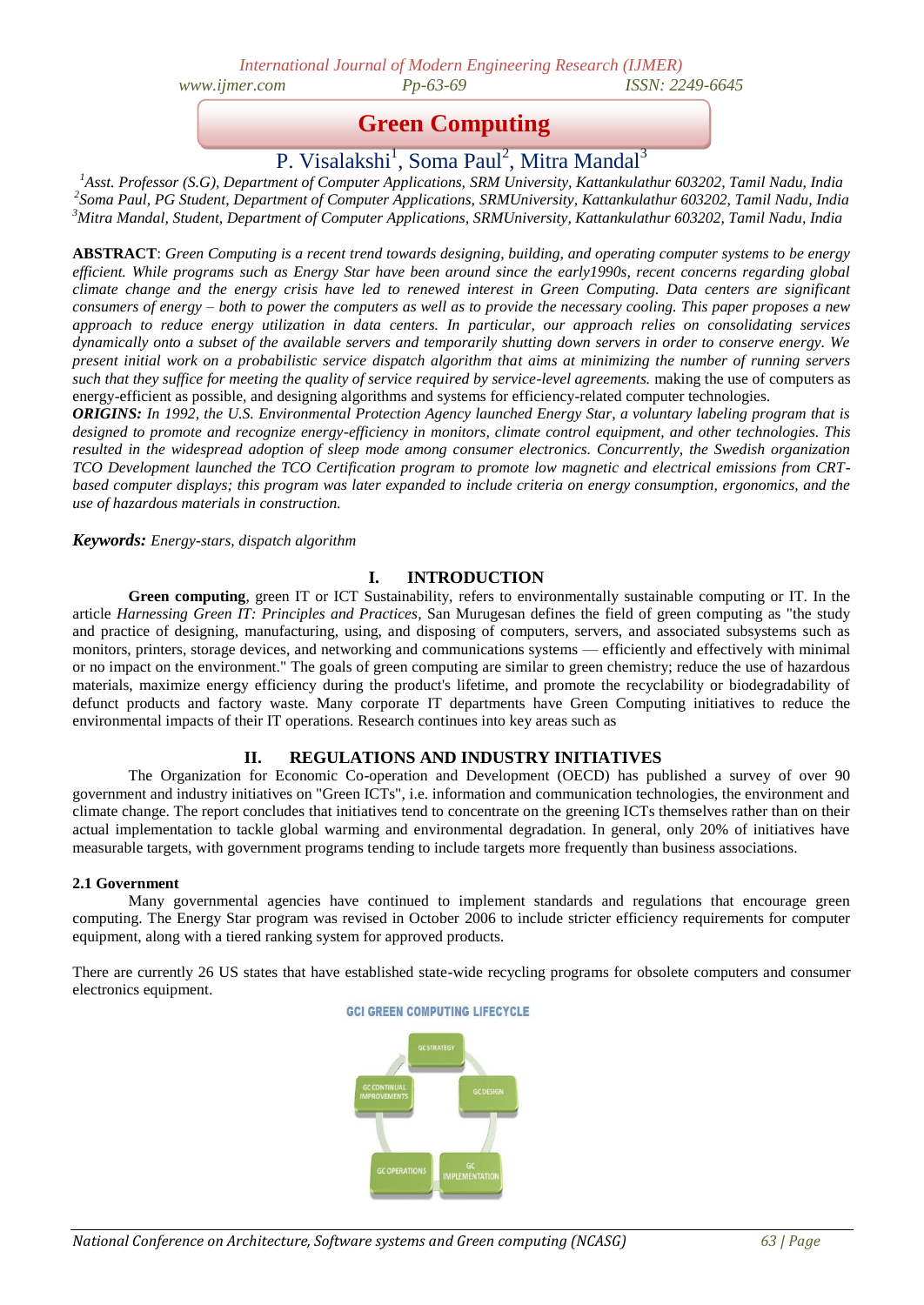The statutes either impose an "advance recovery fee" for each unit sold at retail or require the manufacturers to reclaim the equipment at disposal.

In 2010, the American Recovery and Reinvestment Act (ARRA) was signed into legislation by President Obama. The bill allocated over \$90 billion to be invested in green initiatives (renewable energy, smart grids, energy efficiency, etc.) In January 2010, the U.S. Energy Department granted \$47 million of the ARRA money towards projects that aim to improve the energy efficiency of data centers. The projects will provide research on the following three areas: optimize data center hardware and software, improve power supply chain, and data center cooling technologies.

### **2.2 Industry**

- Climate Savers Computing Initiative (CSCI) is an effort to reduce the electric power consumption of PCs in active and inactive states. The CSCI provides a catalog of green products from its member organizations, and information for reducing PC power consumption. It was started on 2007-06-12. The name stems from the World Wildlife Fund's Climate Savers program, which was launched in 1999.The WWF is also a member of the Computing Initiative.
- The Green Electronics Council offers the Electronic Product Environmental Assessment Tool (EPEAT) to assist in the purchase of "greener" computing systems. The Council evaluates computing equipment on 51 criteria - 23 required and 28 optional - that measure a product's efficiency and sustainability attributes. Products are rated Gold, Silver, or Bronze,depending on how many optional criteria they meet. On 2007-01-24, President George W. Bush issued Executive Order 13423, which requires all United States Federal agencies to use EPEAT when purchasing computer systems.
- The Green Grid is a global consortium dedicated to advancing energy efficiency in data centers and business computing ecosystems. It was founded in February 2007 by several key companies in the industry – AMD, APC, Dell, HP, IBM, Intel, Microsoft, Rackable Systems, SprayCool (purchased in 2010 by Parker), Sun Microsystems and VMware. The Green Grid has since grown to hundreds of members, including end-users and government organizations, all focused on improving data center infrastructure efficiency (DCIE).
- The Green500 list rates supercomputers by energy efficiency (megaflops/watt, encouraging a focus on efficiency rather than absolute performance.
- Green Comm Challenge is an organization that promotes the development of energy conservation technology and practices in the field of Information and Communications Technology (ICT).
- The Transaction Processing Performance Council (TPC) Energy specification augments the existing TPC benchmarks by allowing for optional publications of energy metrics alongside their performance results.
- The SPEC Power is the first industry standard benchmark that measures power consumption in relation to performance for server-class computers.



*Fig.3. energy cost saving in Green Computing*

### **III. APPROACHES**

In the article Harnessing Green IT: Principles and Practices, San Murugesan defines the field of green computing as ―the study and practice of designing, manufacturing, using, and disposing of computers, servers, and associated subsystems — such as monitors, printers, storage devices, and networking and communications systems efficiently and effectively with minimal or no impact on the environment." Murugesan lays out four paths along which he believes the environmental effects of computing should be addressed: Green use, green disposal, green design, and green manufacturing. Green computing can also develop solutions that offer benefits by "aligning all

IT processes and practices with the core principles of sustainability, which are to reduce, reuse, and recycle; and finding innovative ways to use IT in business processes to deliver sustainability benefits across the enterprise and beyond".

Modern IT systems rely upon a complicated mix of people, networks, and hardware; as such, a green computing initiative must cover all of these areas as well. A solution may also need to address end user satisfaction, management restructuring, regulatory compliance, and return on investment (ROI). There are also considerable fiscal motivations for companies to take control of their own power consumption; "of the power management tools available, one of the most powerful may still be simple, plain, common sense."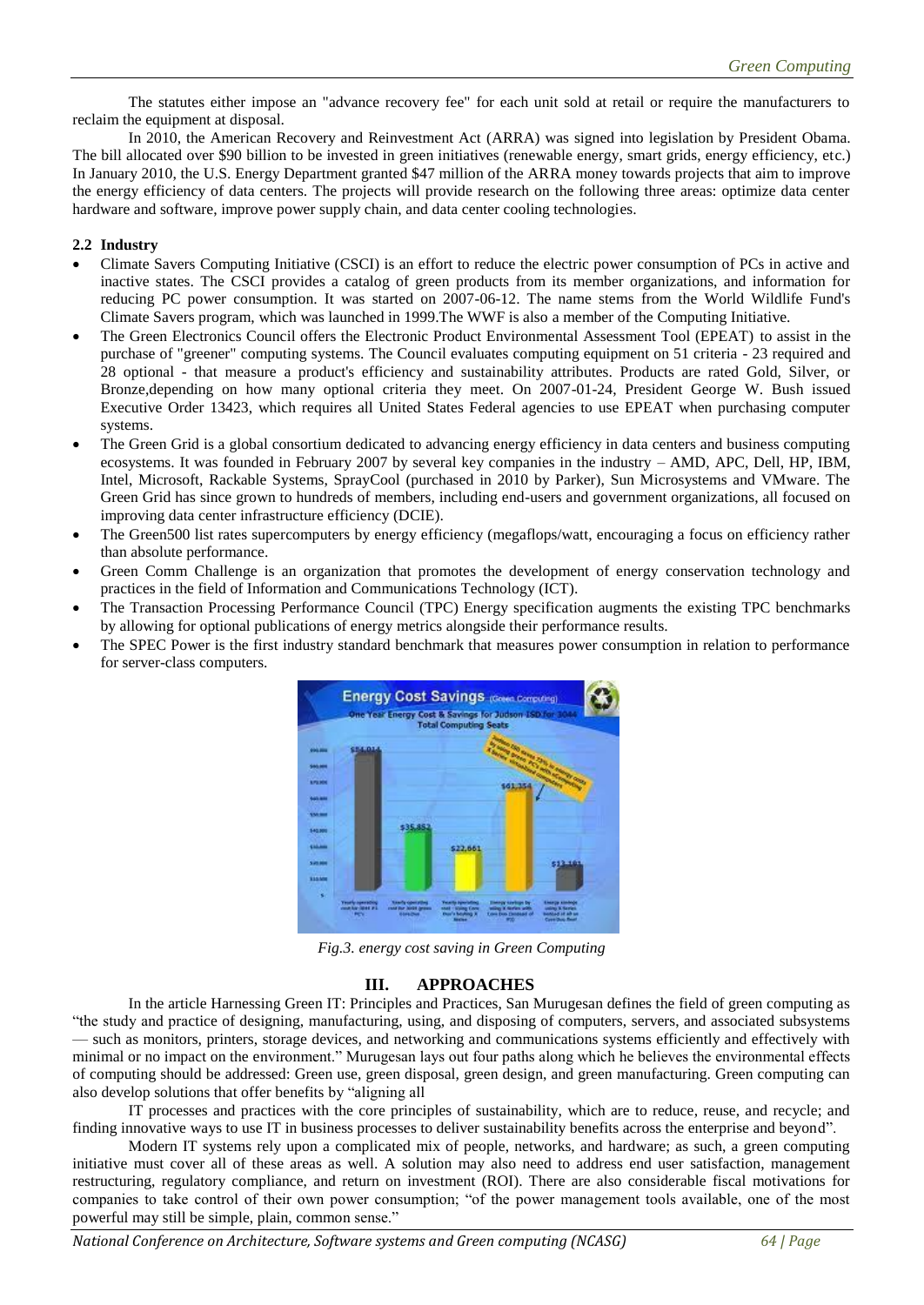### **3.1 Product longevity**

Gartner maintains that the PC manufacturing process accounts for 70% of the natural resources used in the life cycle of a PC. More recently, Fujitsu released a Life Cycle Assessment (LCA) of a desktop that show that manufacturing and end of life accounts for the majority of this laptop ecological footprint. Therefore, the biggest contribution to green computing usually is to prolong the equipment's lifetime. Another report from Gartner recommends to "Look for product longevity, including upgradability and modularity." For instance, manufacturing a new PC makes a far bigger ecological footprint than manufacturing a new RAM module to upgrade an existing one.

### **3.2 Data center design**

Data center facilities are heavy consumers of energy, accounting for between 1.1% and 1.5% of the world's total energy use in 2010. The U.S. Department of Energy estimates that data center facilities consume up to 100 to 200 times more energy than standard office buildings.

Energy efficient data center design should address all of the energy use aspects included in a data center: from the IT equipment to the HVAC equipment to the actual location, configuration and construction of the building.

The U.S. Department of Energy specifies five primary areas on which to focus energy efficient data center design best practices:

- Information technology (IT) systems
- Environmental conditions
- Air management
- Cooling systems
- Electrical systems

Additional energy efficient design opportunities specified by the U.S. Department of Energy include on-site electrical generation and recycling of waste heat.

Energy efficient data center design should help to better utilize a data center's space, and increase performance and efficiency.

## **IV. SOFTWARE AND DEPLOYMENT OPTIMIZATION**

### **4.1 Algorithmic efficiency**

The efficiency of algorithms has an impact on the amount of computer resources required for any given computing function and there are many efficiency trade-offs in writing programs. Algorithm changes, such as switching from a slow (e.g. linear) search algorithm to a fast (e.g. hashed or indexed) search algorithm can reduce resource usage for a given task from substantial to close-to zero. A study by a physicist at Harvard, estimated that the average Google search released 7 grams of carbon dioxide  $(CO<sub>2</sub>)$ . However, Google disputes this figure, arguing instead that a typical search produces only 0.2 grams of  $CO<sub>2</sub>$ .

### **4.2 Resource allocation**

Algorithms can also be used to route data to data centers where electricity is less expensive. Researchers from MIT, Carnegie Mellon University, and Akamai have tested an energy allocation algorithm that successfully routes traffic to the location with the cheapest energy costs. The researchers project up to a 40 percent savings on energy costs if their proposed algorithm were to be deployed. However, this approach does not actually reduce the amount of energy being used; it reduces only the cost to the company using it. Nonetheless, a similar strategy could be used to direct traffic to rely on energy that is produced in a more environmentally friendly or efficient way. A similar approach has also been used to cut energy usage by routing traffic away from data centers experiencing warm weather; this allows computers to be shut down to avoid using air conditioning.

Larger server centers are sometimes located where energy and land are inexpensive and readily available. Local availability of renewable energy, climate that allows outside air to be used for cooling, or locating them where the heat they produce may be used for other purposes could be factors in green siting decisions.

Approaches to actually reduce the energy consumption of network devices by proper network/device management techniques are surveyed in. The authors grouped the approaches into 4 main strategies namely,

- i. Adaptive Link Rate (ALR)
- ii. Interface Proxying
- iii. Energy Aware Infrastructure
- iv. Energy Aware Applications

### **4.3 Virtualizing**

Computer virtualization refers to the abstraction of computer resources, such as the process of running two or more logical computer systems on one set of physical hardware. The concept originated with the IBM mainframe operating systems of the 1960s, but was commercialized for x86-compatible computers only in the 1990s. With virtualization, a system administrator could combine several physical systems into virtual machines on one single, powerful system, thereby unplugging the original hardware and reducing power and cooling consumption. Virtualization can assist in distributing work so that servers are either busy or put in a low-power sleep state. Several commercial companies and open-source projects now offer software packages to enable a transition to virtual computing. Intel Corporation and AMD have also built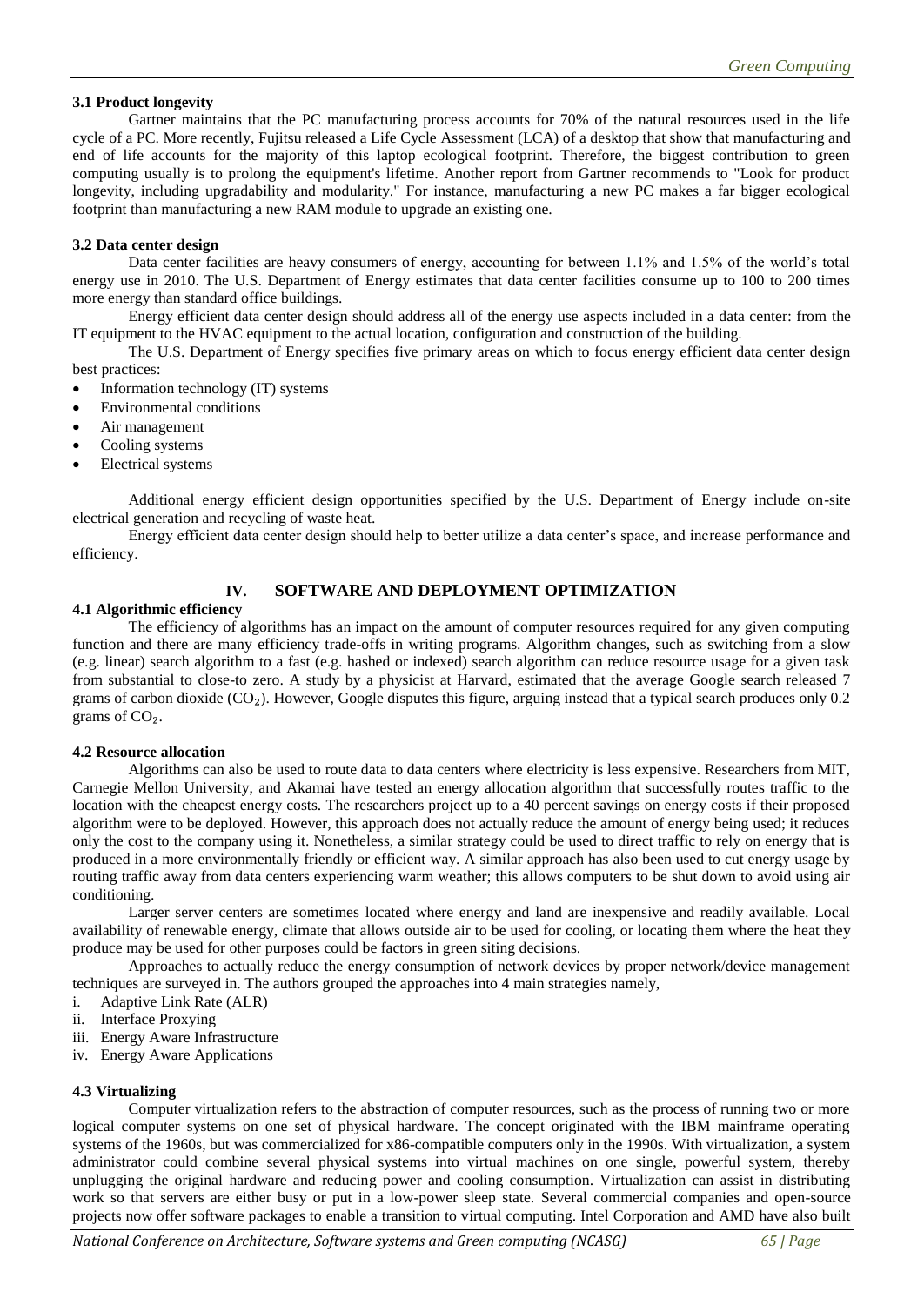proprietary virtualization enhancements to the x86 instruction set into each of their CPU product lines, in order to facilitate virtual computing.

#### **4.4 Terminal servers**

Terminal servers have also been used in green computing. When using the system, users at a terminal connect to a central server; all of the actual computing is done on the server, but the end user experiences the operating system on the terminal. These can be combined with thin clients, which use up to 1/8 the amount of energy of a normal workstation, resulting in a decrease of energy costs and consumption. There has been an increase in using terminal services with thin clients to create virtual labs. Examples of terminal server software include Terminal Services for Windows and the Linux Terminal Server Project (LTSP) for the Linux operating system.

### **V. POWER MANAGEMENT**

The Advanced Configuration and Power Interface (ACPI), an open industry standard, allows an operating system to directly control the power-saving aspects of its underlying hardware. This allows a system to automatically turn off components such as monitors and hard drives after set periods of inactivity. In addition, a system may hibernate, where most components (including the CPU and the system RAM) are turned off. ACPI is a successor to an earlier Intel-Microsoft standard called Advanced Power Management, which allows a computer's BIOS to control power management functions.

Some programs allow the user to manually adjust the voltages supplied to the CPU, which reducesboth the amount of heat produced and electricity consumed. This process is called undervolting. Some CPUs can automatically undervolt the processor, depending on the workload; this technology is called "SpeedStep" on Intel processors, "PowerNow!"/"Cool'n'Quiet" on AMD chips, LongHaul on VIA CPUs, and LongRun with Transmeta processors.

#### **5.1 Data center power**

Data centers, which have been criticized for their extraordinarily high energy demand, are a primary focus for proponents of green computing. Data centers can potentially improve their energy and space efficiency through techniques such as storage consolidation and virtualization. Many organizations are starting to eliminate underutilized servers, which results in lower energy usage. The U.S. federal government has set a minimum 10% reduction target for data center energy usage by 2011. With the aid of a self-styled ultra-efficient evaporative cooling technology, Google Inc. has been able to reduce its energy consumption to 50% of that of the industry average.

### **5.2 Operating system support**

The dominant desktop operating system, Microsoft Windows, has included limited PC power management features since Windows 95. Theseinitially provided for stand-by (suspend-to-RAM) and a monitor low power state. Further iterations of Windows added hibernate (suspend-to-disk) and support for the ACPI standard. Windows 2000 was the first NT-based operating system to include power management. This required major changes to the underlying operating system architecture and a new hardware driver model. Windows 2000 also introduced Group Policy, a technology that allowed administrators to centrally configure most Windows features. However, power management was not one of those features. This is probably because the power management settings design relied upon a connected set of per-user and per-machine binary registry values, effectively leaving it up to each user to configure their own power management settings.

This approach, which is not compatible with Windows Group Policy, was repeated in Windows XP. The reasons for this design decision by Microsoft are not known, and it has resulted in heavy criticism. Microsoft significantly improved this in Windows Vista by redesigning the power management system to allow basic configuration by Group Policy. The support offered is limited to a single per-computer policy. The most recent release, Windows 7 retains these limitations but does include refinements for more efficient user of operating system timers, processor power management, and display panel brightness. The most significant change in Windows 7 is in the user experience. The prominence of the default Highperformance power plan has been reduced with the aim of encouraging users to save power.

There is a significant market in third-party PC power management software offering features beyond those present in the Windows operating system, available. Most products offer Active Directory integration and per-user/per-machine settings with the more advanced offering multiple power plans, scheduled power plans, anti-insomnia features and enterprise power usage reporting. Notable vendors include 1E NightWatchman, Data Synergy PowerMAN (Software), Faronics Power Save and Verdiem SURVEYOR.

#### **5.3 Power supply**

Desktop computer power supplies (PSUs) are in general 70–75% efficient, dissipating the remaining energy as heat. A certification program called 80 Plus certifies PSUs that are at least 80% efficient; typically these models are drop-in replacements for older, less efficient PSUs of the same form factor. As of July 20, 2007, all new Energy Star 4.0-certified desktop PSUs must be at least 80% efficient.

#### **5.4 Storage**

Smaller form factor (e.g., 2.5 inch) hard disk drives often consume less power per gigabyte than physically larger drives. Unlike hard disk drives,solid-state drives store data in flash memory or DRAM. With no moving parts, power consumption may be reduced somewhat for low-capacity flash-based devices.

In a recent case study, Fusion-io, manufacturer of solid state storage devices, managed to reduce the energy use and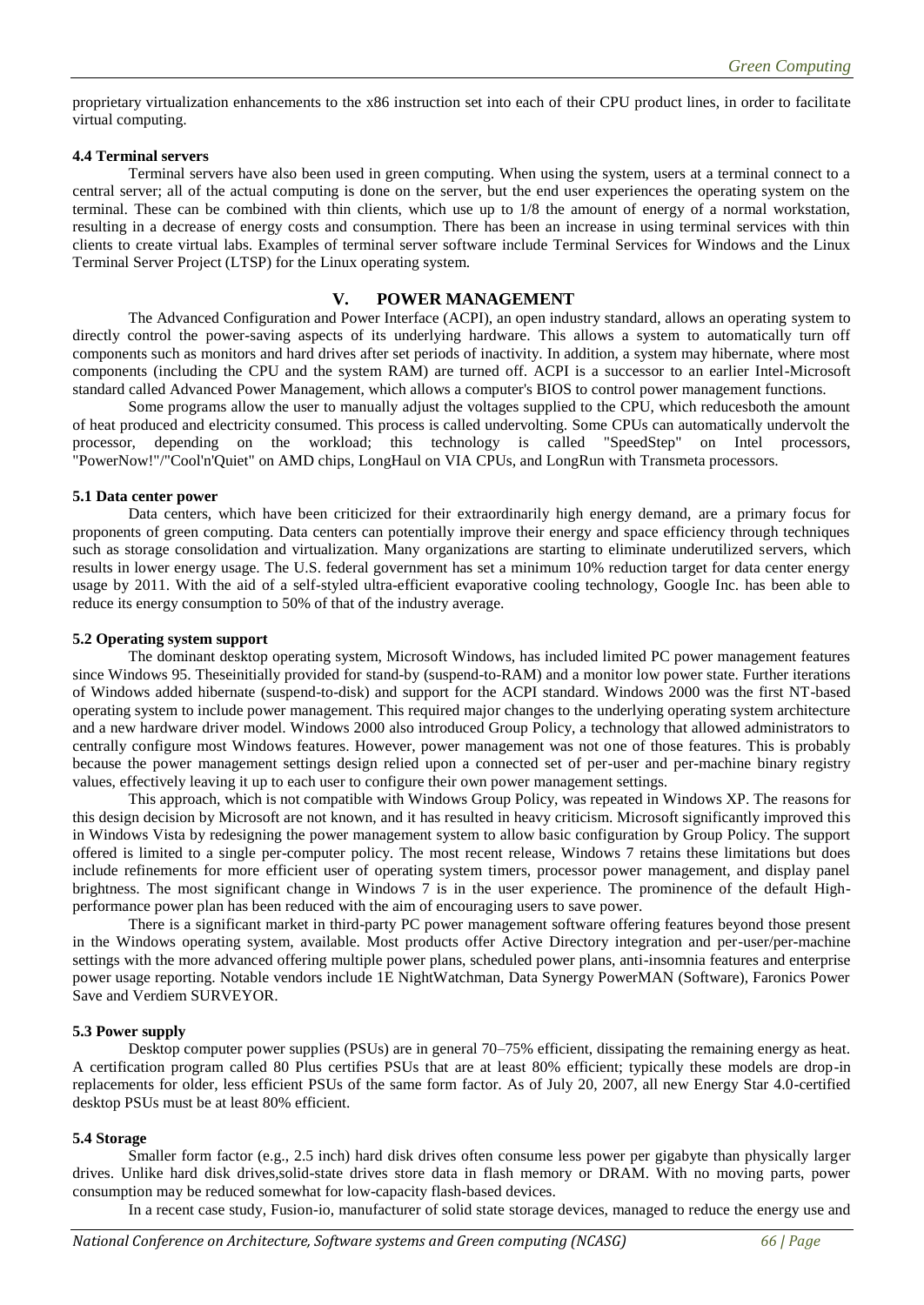operating costs of MySpace data centers by 80% while increasing performance speeds beyond that which had been attainable via multiple hard disk drives in Raid 0. In response, MySpace was able to retire several of their servers.

As hard drive prices have fallen, storage farms have tended to increase in capacity to make more data available online. This includes archival and backup data that would formerly have been saved on tape or other offline storage. The increase in online storage has increased power consumption. Reducing the power consumed by large storage arrays, while still providing the benefits of online storage, is a subject of ongoing research.

### **6.5 Video card**

A fast GPU may be the largest power consumer in a computer. Energy-efficient display options include: No video card - use a shared terminal, shared thin client, or desktop sharing software if display required.

Select a GPU based on low idle power, average wattage, or performance per watt.



*Fig.4.Energy efficient display options*

### **5.6 Display**

CRT monitors typically use more power than LCD monitors. They also contain significant amounts of lead. LCD monitors typically use a cold-cathode fluorescent bulb to provide light for the display. Some newer displays use an array of light-emitting diodes (LEDs) in place of the fluorescent bulb, which reduces the amount of electricity used by the display. Fluorescent back-lights also contain mercury, whereas LED back-lights do not.



*Fig.5.Display in Green Computing*

### **VI. MATERIALS RECYCLING**

Recycling computing equipment can keep harmful materials such as lead, mercury, and hexavalent chromium out of landfills, and can also replace equipment that otherwise would need to be manufactured, saving further energy and emissions. Computer systems that have outlived their particular function can be re-purposed, or donated to various charities and non-profit organizations. However, many charities have recently imposed minimum system requirements for donated equipment. Additionally, parts from outdated systems may be salvaged and recycledthrough certain retail outlets and municipal or private recycling centers. Computing supplies, such as printer cartridges, paper, and batteries may be recycled as well.

Drawbacks to many of these schemes is that computers gathered through recycling drives are often shipped to developing countries where environmental standards are less strict than in North America and Europe. The Silicon Valley Toxics Coalition estimates that 80% of the post-consumer e-waste collected for recycling is shipped abroad to countries such as China and Pakistan.

In 2011, the collection rate of e-waste is still very low, even in the most ecology-responsible countries like France. In this country, e-waste collection is still at a 14% annual rate between electronic equipment sold and e-waste collected for

Use motherboard video output - typically low 3D performance and low power.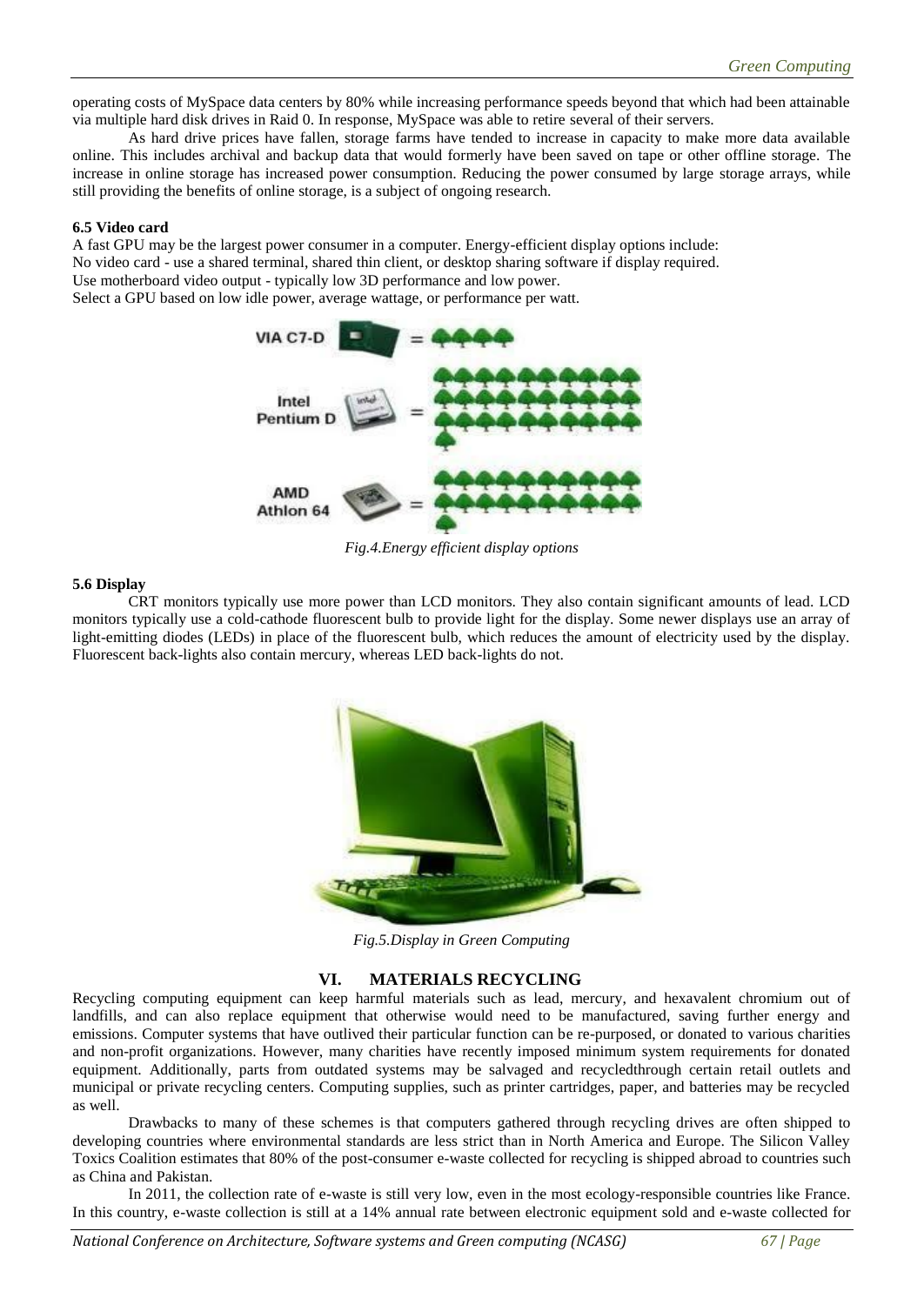2006 to 2009.

The recycling of old computers raises an important privacy issue. The old storage devices still hold private information, such as emails, passwords, and credit card numbers, which can be recovered simply by someone's using software available freely on the Internet. Deletion of a file does not actually remove the file from the hard drive. Before recycling a computer, users should remove the hard drive or hard drives if there is more than one, and physically destroy it or store it somewhere safe. There are some authorized hardware recycling companies to whom the computer maybe given for recycling, and they typically sign a non-disclosure agreement.



*Fig.6.Material recycling in Green Computing*

## **VII. TELECOMMUTING**

Teleconferencing and telepresence technologies are often implemented in green computing initiatives. The advantages are many; increased worker satisfaction, reduction of greenhouse gas emissions related to travel, and increased profit margins as a result of lower overhead costs for office space, heat, lighting, etc. The savings are significant; the average annual energy consumption for U.S. office buildings is over 23 kilowatt hours per square foot, with heat, air conditioning and lighting accounting for 70% of all energy consumed. Other related initiatives, such as hotelling, reduce the square footage per employee as workers reserve space only when they need it. Many types of jobs, such as sales, consulting, and field service, integrate well with this technique.

Voice over IP (VoIP) reduces the telephony wiring infrastructure by sharing the existing Ethernet copper. VoIP and phone extension mobility also made hot desking more practical.

# **VIII. EDUCATION AND CERTIFICATION**

## **8.1 Green computing programs**

Degree and postgraduate programs that provide training in a range of information technology concentrations along with sustainable strategies in an effort to educate students how to build and maintain systems while reducing its negative impact on the environment. The Australian National University (ANU) offers "ICT Sustainability" as part of its information technology and engineering masters programs. Athabasca University offer a similar course "Green ICT Strategies", adapted from the ANU course notes by Tom Worthington. In the UK, Leeds Metropolitan University offers an MSc Green Computing program in both full and part-time access modes.

### **8.2 Green computing certifications**

Some certifications demonstrate that an individual has specific green computing knowledge, including:

- Green Computing Initiative GCI offers the Certified Green Computing User Specialist (CGCUS), Certified Green Computing Architect (CGCA) and Certified Green Computing Professional (CGCP) certifications.
- CompTIA Strata Green IT is designed for IT managers to show that they have goodknowledge of green IT practices and methods and why it is important to incorporate them into an organization.
- Information Systems Examination Board (ISEB) Foundation Certificate in Green IT is appropriate for showing an overall understanding and awareness of green computing and where its implementation can be beneficial.
- Singapore Infocomm Technology Federation (SITF) Singapore Certified Green IT Professional is an industry endorsed professional level certification offered with SITF authorized training partners. Certification requires completion of a four day instructor-led core course, plus a one day elective from an authorized vendor.

Australian Computer Society (ACS) The ACS offers a certificate for "Green Technology Strategies" as part of the Computer Professional Education Program (CPEP). Award of a certificate requires completion of a 12 week e-learning course designed by Tom Worthington, with written assignments

## **References**

- [1] A b c San Murugesan, "Harnessing Green IT: Principles and Practices," IEEE IT Professional, January–February 2008, pp 24-33.
- [2] E. Curry, B. Guyon, C. Sheridan, and B. Donnellan, "Developing a Sustainable IT Capability: Lessons From Intel's Journey," MIS Quarterly Executive, vol. 11, no. 2, pp. 61–74, 2012.
- [3] "TCO takes the initiative in comparative product testing". 2008-05-03. Retrieved 2008-05-03.
- [4] Jones, Ernesta (2006-10-23). "EPA Announces New Computer Efficiency Requirements". U.S. EPA. Retrieved 2007-09-18.
- [5] Gardiner, Bryan (2007-02-22). "How Important Will New Energy Star Be for PC Makers?". PC Magazine. Retrieved 2007-09-18.
- [6] "State Legislation on E-Waste". Electronics Take Back Coalition. 2008-03-20. Archived from the original on 2009-03-06.